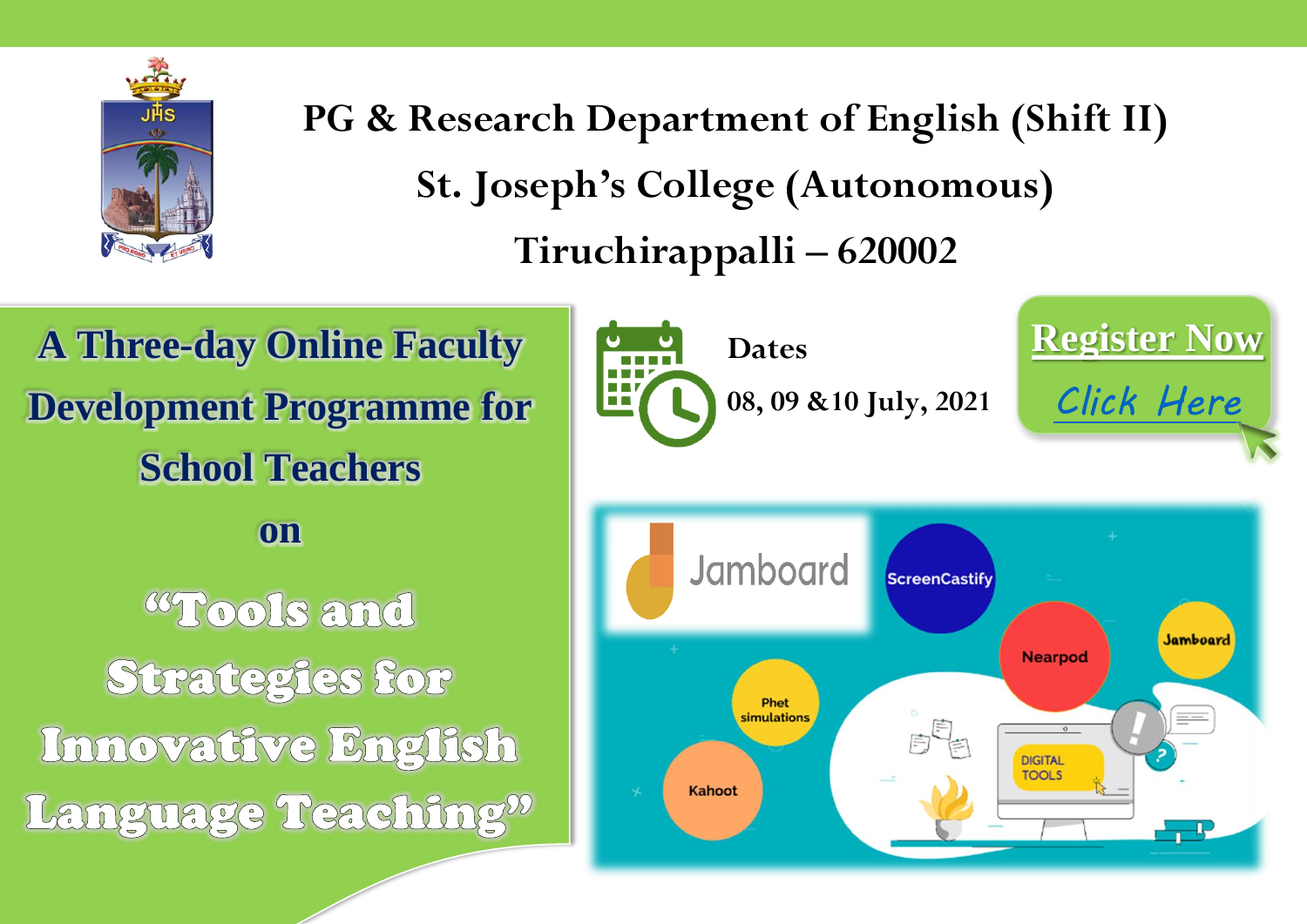| <b>DAY</b>       | <b>SESSION 1</b><br>$(9.30$ a.m. to $11.00$ a.m.)                                                                                                                         | <b>SESSION 2</b><br>$(11.15$ a.m. to 12.45 p.m.)                                                                                                      |
|------------------|---------------------------------------------------------------------------------------------------------------------------------------------------------------------------|-------------------------------------------------------------------------------------------------------------------------------------------------------|
| DAY <sub>1</sub> | <b>Innovative English Language Teaching English</b><br>Dr. Lazer Selva<br><b>ELT Trainer &amp;</b><br><b>Academic Coach (Eng. Dept. S-II)</b><br>Loyola College, Chennai. | Using Kahoot for Teaching and Assessing<br>M. Prasanna Venkateshwaran<br><b>Founder and Trainer</b><br><b>ELTAC Services, Bangalore.</b>              |
| DAY 2            | <b>Engaging Learners with Technology</b><br>Dr. M. S. Xavier Pradheep Singh<br><b>Assistant Professor of English</b><br>St. Joseph's College, Trichy.                     | <b>Story Telling as an ELT strategy</b><br>Dr. D. Praveen Sam<br><b>Assistant Professor of English</b><br><b>SSN College of Engineering, Chennai.</b> |
| DAY 3            | A Model Teaching with A Creative Lesson Plan<br>Dr. Lazer Selva<br><b>ELT Trainer &amp;</b><br><b>Academic Coach (Eng. Dept. S-II)</b><br>Loyola College, Chennai.        | <b>Demystifying English Language Teaching</b><br>Dr. J. John Love Joy<br><b>Assistant Professor of English</b><br>St. Joseph's College, Trichy.       |







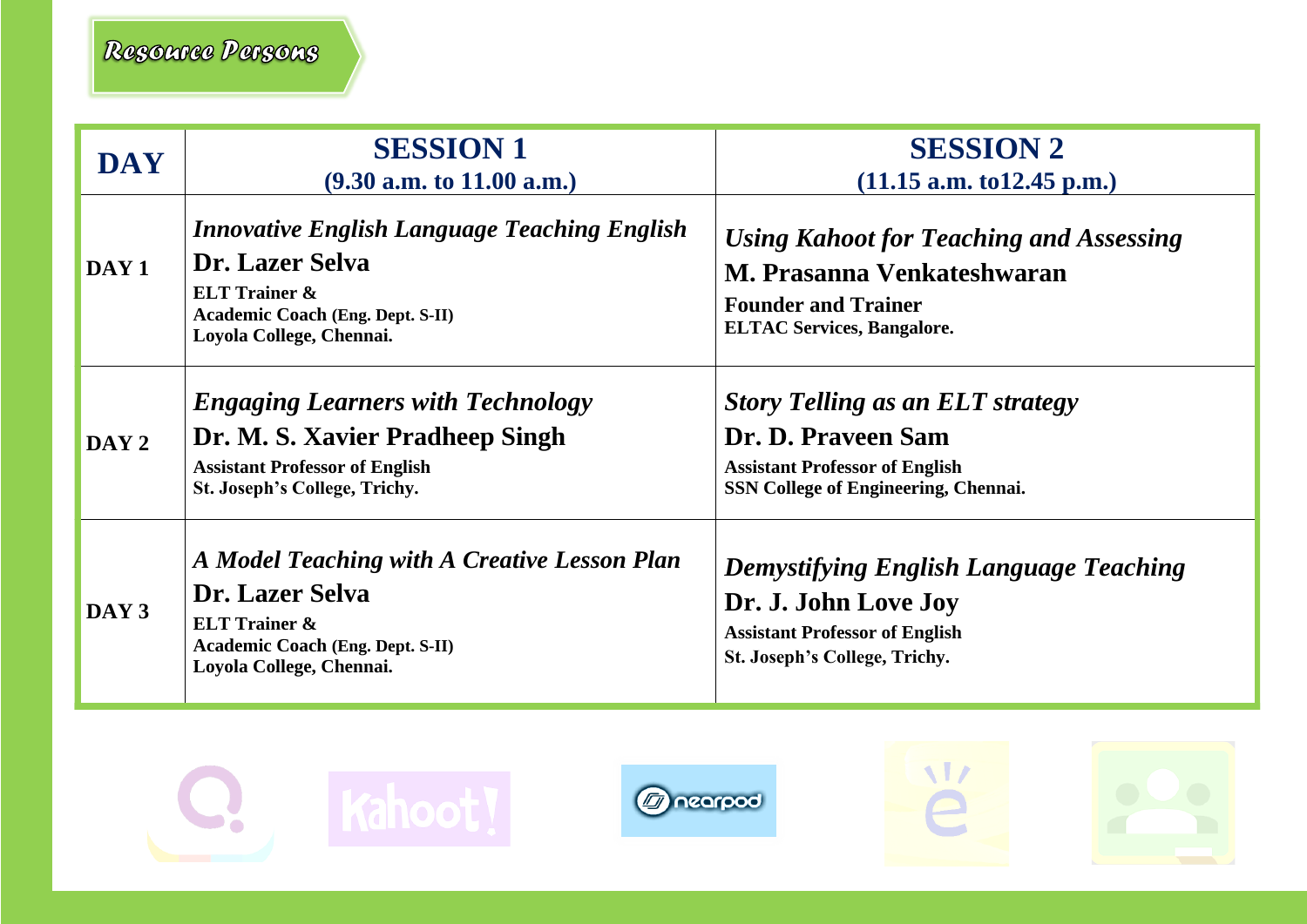### **Dear Teachers and Teacher Trainees,**

We are happy to invite you to a **Three-day Online Faculty Development Programme**  on *"Tools and Strategies for Innovative English Language Teaching"* on **08, 09 & 10 July 2021**.

### **About the College**

St. Joseph's College is an affiliated First Grade College of Bharathidasan University. It was established in 1844 by the Fathers of the Society of Jesus (The Jesuits). It was affiliated with the then Madras University in 1869. The College celebrated its Centenary in 1944, Sesquicentenary in 1994, and Dodransbicentennial (175 years) in 2019. It was awarded the Five Star Status by NAAC in 2000, and was recognized by UGC as a College with Potential for Excellence (CPE) in 2004, and Special Heritage Status was awarded by UGC in 2015. The College was nationally reaccredited with 'A++' Grade by NAAC (IV Cycle) in 2019. This Jesuit College up brings young men and women of ethical quality, knowledge and skills to be leaders in all walks of life, so that they may serve the people of our nation and humanity in truth, justice and love.

## **PG & Research Department of English (Shift – II**)

The PG & Research Department of English is one of the star departments of the college. The starting of B. A. (English) in 1962, M. A. (English) in 1965, M.Phil. in 1984 and Ph. D. in 1999 considerably enhanced the prestige and importance of the department. Since there was a growing demand for the study of English Language and Literature, the college envisaged starting B. A. English in Shift II in 2007. and M. A. English was started in 2011. The department has been periodically revising and updating the syllabi with socially relevant and job-oriented courses which have gained currency in academic circles. Currently, there are 18 staff members and 450 students. The students are given quality education with a holistic vision.

|                             | Dr V. L. Jayapaul                        |
|-----------------------------|------------------------------------------|
|                             | Dr D. Loyola Innaci                      |
| <b>Organizing Committee</b> | Prof. K. M. Vargeesh                     |
|                             | <b>St. Joseph's College (Autonomous)</b> |
|                             | Tiruchirappalli - 620001.                |